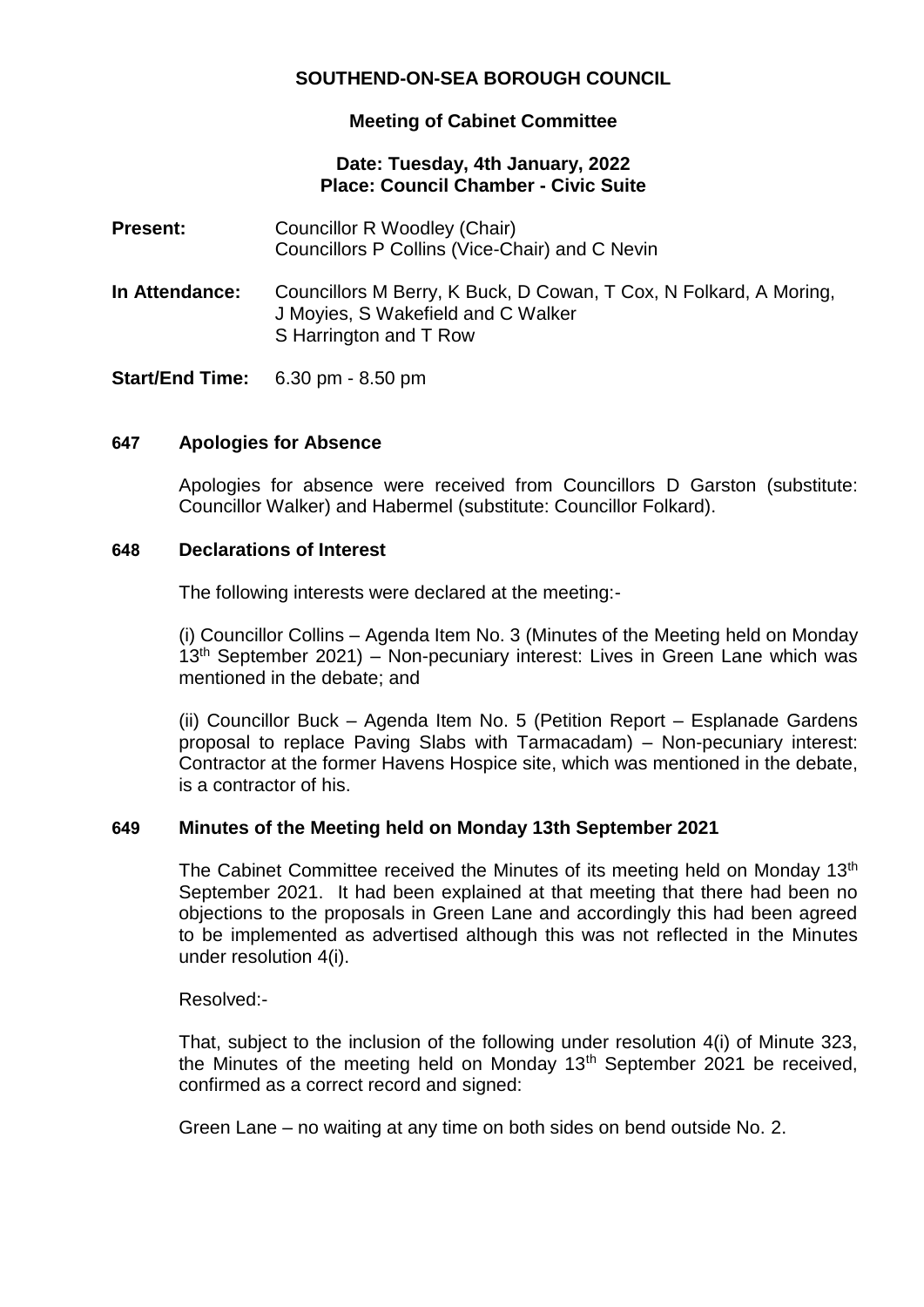### **650 Minutes of the Meeting held on Tuesday, 21st September, 2021**

Resolved:-

That the Minutes of the Meeting held on Tuesday, 21<sup>st</sup> September 2021 be received, confirmed as a correct record and signed.

### **651 Petition Report - Esplanade Gardens proposal to replace Paving Slabs with Tarmacadam**

The Cabinet Committee received a report of the Executive Director (Neighbourhoods and Environment) concerning a petition containing 26 signatures requesting the Council to not use tarmacadam when undertaking highways improvement resurfacing work in Esplanade Gardens. The petition had been referred to the Cabinet Committee for consideration by Council at its meeting held on Thursday 25<sup>th</sup> November 2021 (Minute 468 refers).

In response to questions regarding the conflicting information received in respect of the implementation of the new resurfacing policy in Chalkwell Avenue, Acacia Drive and Thorpedene Gardens, Council's Head of Traffic & Highways undertook to investigate the matter and respond to the respective ward councillors directly.

The Head of Traffic & Highways also gave assurances to respond to the issues highlighted by Councillors relating to the re-instatement works being undertaken by City Fibre.

Having considered the views of the Traffic Regulations Working Party, it was:-

Resolved:-

1. That the footway resurfacing programme continue to be implemented in accordance with the current resurfacing policy.

2. That the petition be noted but that the request that footway resurfacing in Esplanade Gardens in concrete slabs be refused.

3. That the lead petitioner be informed of the Councils decision.

Reasons for Decision As set in the submitted report

Other Options As set out in the submitted report

Note: This is an Executive function Eligible for call-in to Place Scrutiny Committee Cabinet Member: Councillor Woodley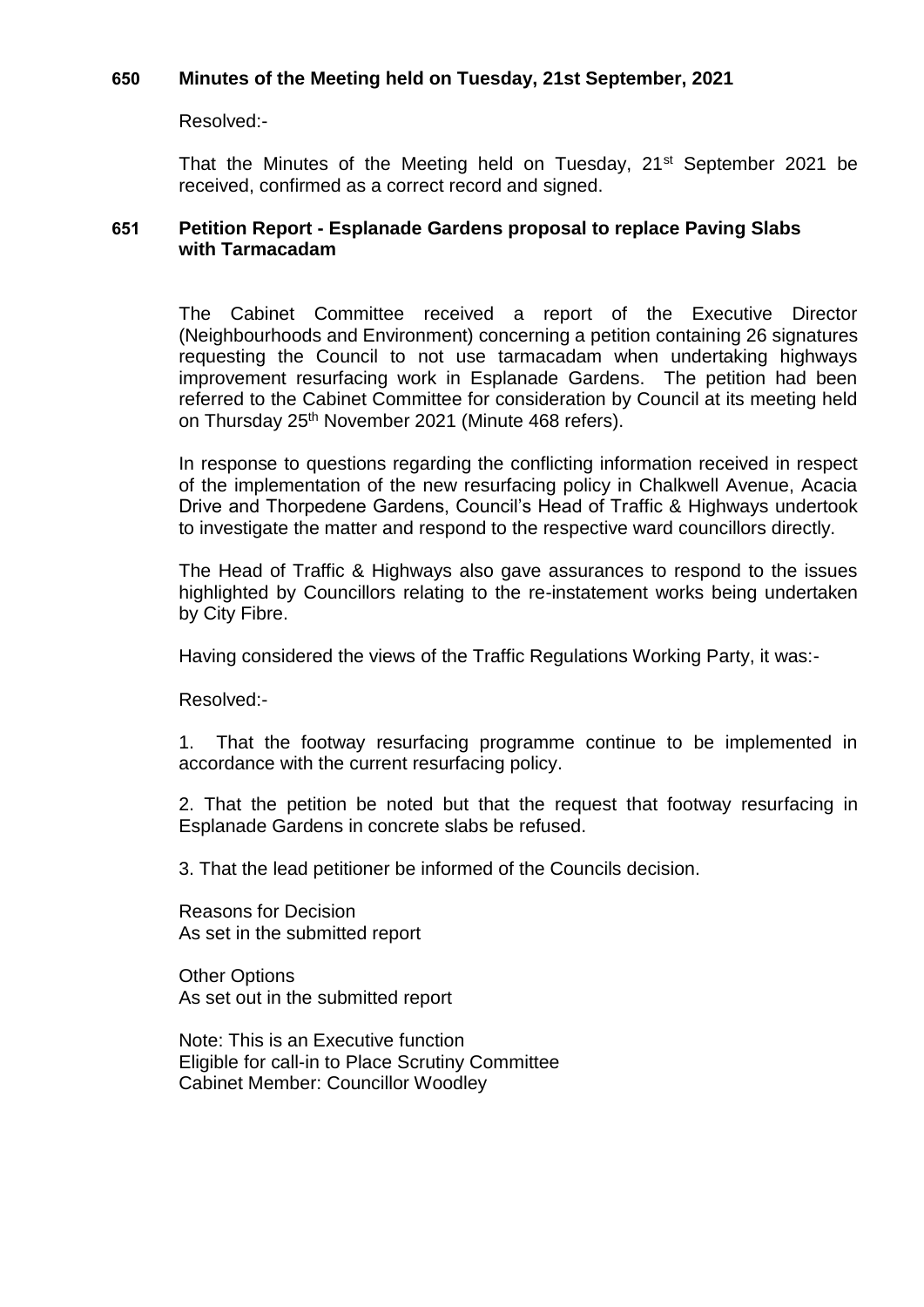## **652 2021 Constitutional Changes - Traffic & Highways**

The Cabinet Committee received an oral report of the Head of Traffic and Highways that presented the new procedures following the constitutional change and amendments to delegations to officers approved by Council at its meeting on 9 th September 2021 (Minute 309 refers).

Resolved:-

That the report be noted.

Reasons for Decision As set in the submitted report

Other Options As set out in the submitted report

Note: This is an Executive function Eligible for call-in to Place Scrutiny Committee Cabinet Member: Councillor Woodley

#### **653 Thorpe Bay Gardens**

The Cabinet Committee considered a report of the Executive Director (Neighbourhoods and Environment) that provided background information of the draft traffic regulation order in Thorpe Bay Gardens. The matter had been referred back by the Place Scrutiny Committee at its meeting on 4<sup>th</sup> October 2021 (Minutes 364 and 477 of Council refer) for reconsideration by the Traffic Regulations Working Party and Cabinet Committee.

Having considered the views of the Traffic Regulations Working Party, it was:

## Resolved:-

That a full report be prepared setting out a detailed evaluation of all the evidence and relevant facts, including the details and extent of any alleged anti-social behaviour, in relation to the issues relating to draft traffic regulation order in Thorpe Bay Gardens and/or possible inclusion in the review of the existing PSPO (Public Spaces Protection Order), for consideration by the Traffic Regulation Working Party and Cabinet Committee at a future meeting, the content and details of which to be agreed by the Cabinet Member for Transport, Asset Management and Inward Investment.

Reasons for decision As set out in the submitted report

Other Options As set out in the submitted report

Note: This is an Executive function Not eligible for call-in as the matter has already been subject to the call-in procedure Cabinet Member: Councillor Woodley